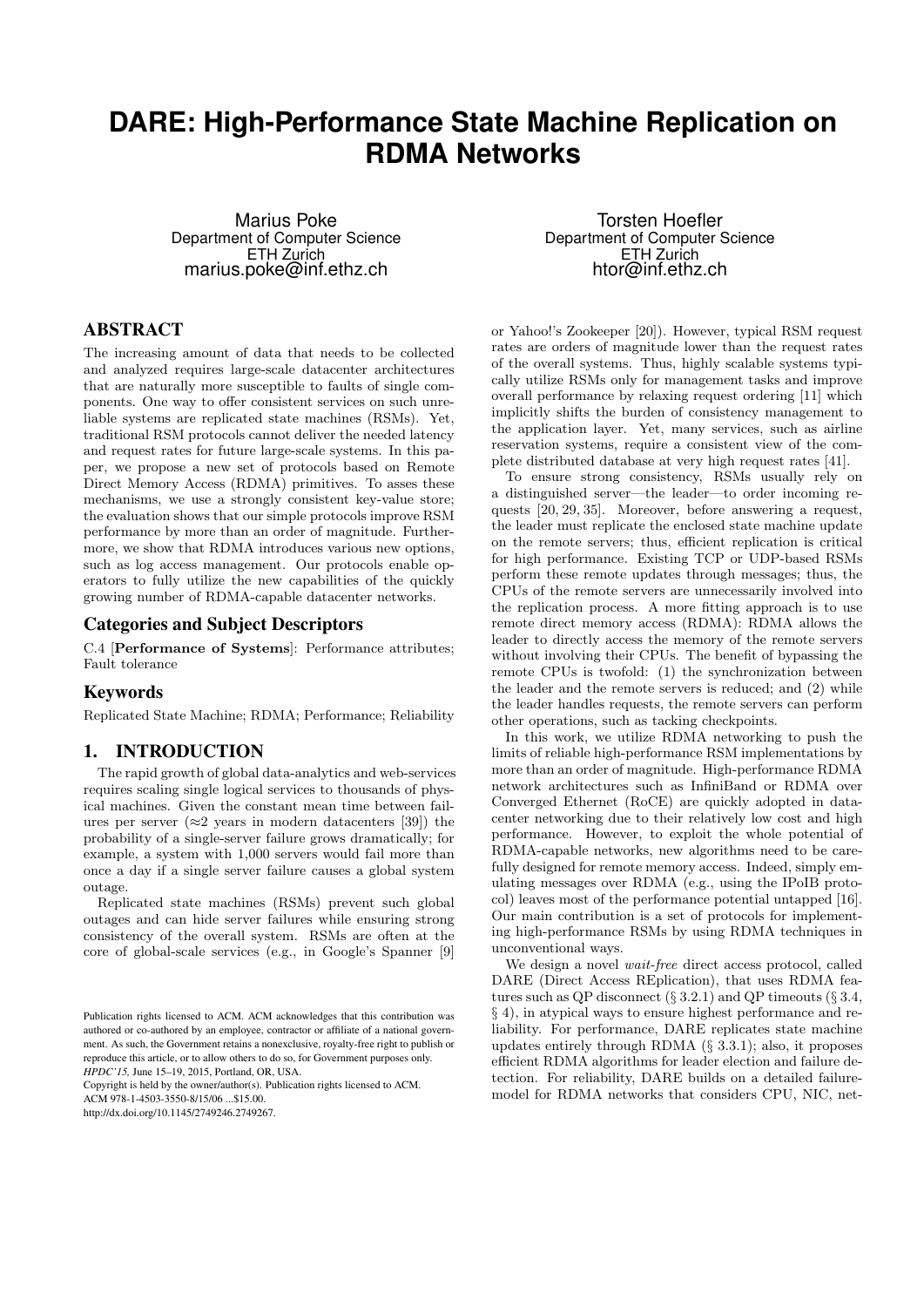work, and memory failures separately (§ 5). Our implementation of DARE improves the latency compared to existing RSM protocols by up to 35 times and continues operation after a leader failure in less than 35ms.

In summary, our work makes the following contributions:

- a complete RDMA RSM protocol and open-source reference implementation using InfiniBand (§ 3);
- an RDMA performance model of DARE in a failurefree scenario  $(\S 3.3.3)$ ;
- a failure model for RDMA systems in which we analyze both the availability and reliability of DARE  $(8, 5)$ ;
- a detailed performance analysis showing that our protocol has between 22 and 35 times lower latency than existing approaches (§ 6);
- a demonstration how DARE can be used to implement a strongly-consistent key-value store (§ 6).

# 2. BACKGROUND

Replicated state machines (RSMs) [40] provide reliable distributed services [24]. They replicate a (potentially infinite) state machine (SM), such as a key-value store, over a group of servers. A server consists of one or more processors that share the same volatile memory; also, it acts as an endpoint in the system's interconnection network. The servers update their SM replicas by applying RSM operations. Usually, they store the RSM operations into buffers—the local logs. Then, they apply each operation in order. For consistency, the logs must contain the same sequence of operations. Thus, the servers must agree on each RSM operation's position in the log; that is, they need to reach consensus.

#### 2.1 Consensus

We consider a group of  $P$  servers out of which at most f are faulty. We assume a fail-stop model: A faulty server operates correctly until it fails and once it fails, it can no longer influence the operation of other servers in the group. A server that did not fail is called non-faulty.

In the consensus problem, each server has an input and an initially unset output. The servers propose their inputs; then, they irreversibly decide upon a value for the outputs such that three conditions are satisfied—agreement, validity and termination. Agreement requires any two non-faulty servers to decide the same; validity requires that if all the inputs are the same the value decided upon is the common input; and termination requires that any non-faulty server decides. The three conditions ensure the main properties of consensus: safety and liveness [26]. Safety is provided by agreement and validity; liveness is provided by termination. Also, it is common for consensus protocols to adopt a leaderbased approach [20, 26, 29, 35]. Leader-based consensus protocols delegate the proposal and decision to a distinguished leader. The leader can both propose and decide upon values until the other servers decide to elect a new leader (§ 3.2).

The impossibility result of Fischer, Lynch, and Paterson, states that liveness cannot be ensured in an asynchronous model where servers can fail [14]. To overcome this result, we augment a synchronous model by a failure detector (FD)—a distributed oracle that provides (possible incorrect) information about faulty servers [6]. In particular, we use a  $\Diamond \mathcal{P}$  FD, which satisfies both strong completeness and eventual strong

|                           | $\rm RDMA/rd$ | $\rm RDMA/wr$ |      | UD     |  |
|---------------------------|---------------|---------------|------|--------|--|
| $o_n = 0.07 \mu s$        |               | inline        |      | inline |  |
| $\mu s$<br>$\overline{O}$ | 0.29          | 0.36<br>0.26  | 0.62 | 0.47   |  |
| L<br>$\mu s$              | 1.38          | 0.93<br>1.61  | 0.85 | 0.54   |  |
| $[\mu s/KB]$<br>G         | 0.75          | 2.21<br>0.76  | 0.77 | 1.92   |  |
| $[\mu s / K B]$<br>$G_m$  | 0.26          | 0.25          |      |        |  |

Table 1: LogGP parameters on our system.

accuracy. Strong completeness requires that eventually every faulty server is suspected to have failed by every nonfaulty server. Eventual strong accuracy requires that eventually every non-faulty server is trusted by every non-faulty server. A  $\Diamond \mathcal{P}$  FD guarantees the termination of leader-based consensus only if a majority of the servers are non-faulty [6]. Therefore, for the remainder of the paper, we consider a group of P servers, out of which up to  $f = \left\lfloor \frac{P-1}{2} \right\rfloor$  can fail.

## 2.2 RDMA overview

Remote Direct Memory Access is an interface that allows servers to access memory in the user-space of other servers. To enable this mechanism, two user-space processes establish so called Queue Pairs (QPs) and connect them; each QP is a logical endpoint for a communication channel. The remote access is fully performed by the hardware (using a reliable transport channel) without any interaction with the OS at the origin or target of the access. In this way, the NIC can be seen as a separate but limited processor that enables access to remote memory. This mechanism is fundamentally different from existing message-passing mechanisms where messages are processed by the main CPU. Thus, RDMA changes the system's failure-characteristics: a CPU can fail but its memory is still remotely accessible (see Section 5).

Modern networks, such as InfiniBand, also offer unreliable datagram (UD) messaging semantics that support multicast. We use these to simplify non-performance-critical parts of our protocol such as setup and interaction with clients.

#### 2.3 Modeling RDMA performance

We estimate the performance of RDMA operations through a modified LogGP model [2]. The LogGP model consist of the following parameters: the latency  $L$ ; the overhead  $o$ ; the gap between messages  $g$ ; the gap per byte for long messages G; and the number of processes (or servers) P. We make the common assumption that  $o > g$  [2]; also, we assume that control packets, such as write acknowledgments and read requests, are of size one byte. Moreover, we readjust the model to fit the properties of RDMA communication. In particular, we make the following assumptions: (1) the overhead of the target of the access is negligible; (2) the latency of control packets is integrated into the latency of RDMA accesses; (3) for large RDMA accesses, the bandwidth increases after transferring the first MTU bytes; (4) for RDMA write operations,  $L, G$ , and  $o$  depend on whether the data is sent inline; and (5)  $o_p$  is the overhead of polling for completion. Table 1 specifies the LogGP parameters for our system, i.e., a 12-node InfiniBand cluster (§ 6).

According to the assumptions above, the time of either writing or reading s bytes through RDMA is estimated by

$$
\begin{cases}\n o_{in} + L_{in} + (s-1)G_{in} + o_p & \text{if inline} \\
 o + L + (s-1)G + o_p & \text{if } s \le m \\
 o + L + (m-1)G + (s-m)G_m + o_p & \text{if } s > m,\n\end{cases} \tag{1}
$$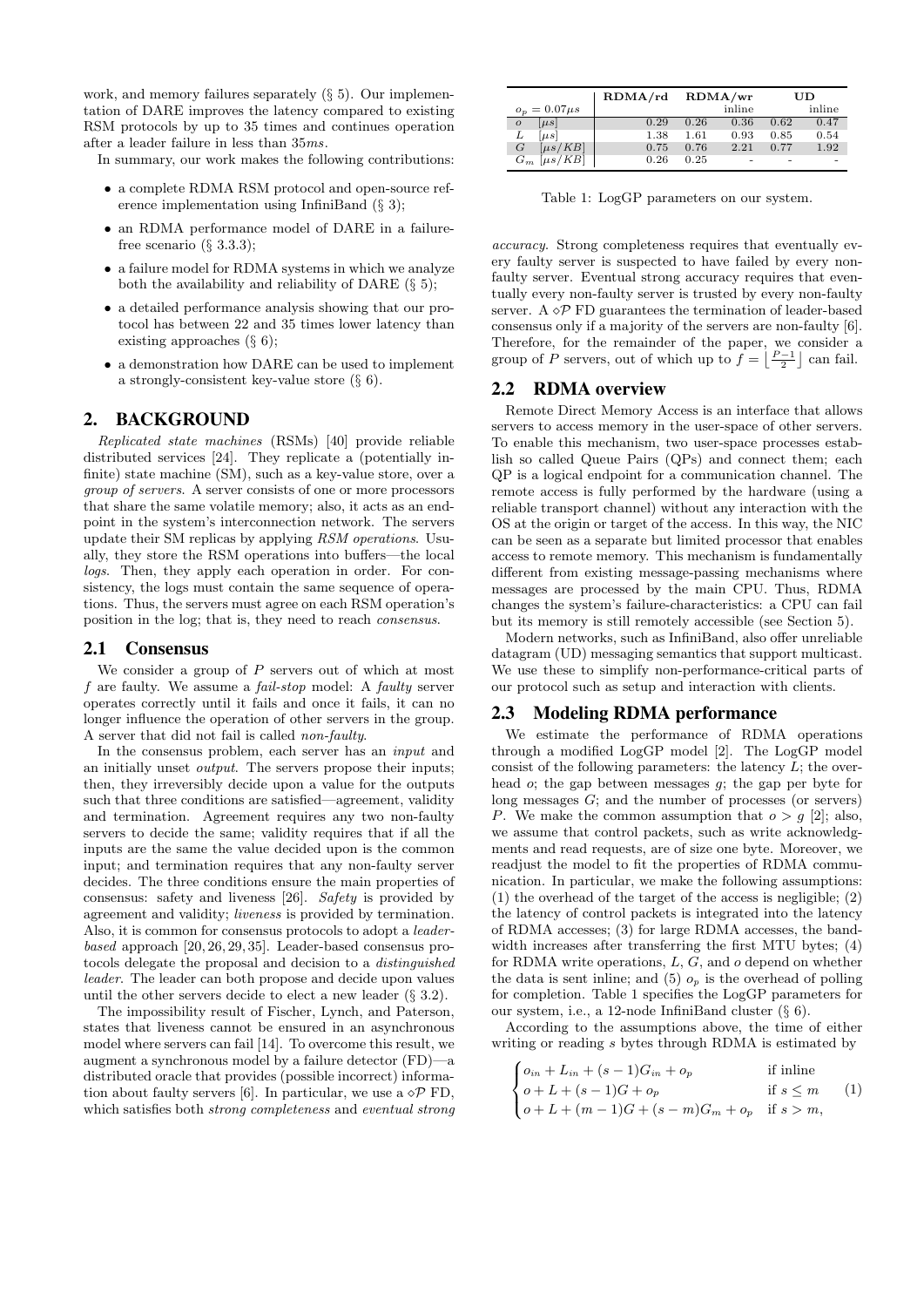

Figure 1: Outline of both leader election and normal operation protocols of DARE. Solid boxes indicate states; arrows indicate transitions. Each transition is described by its precondition (top) and postcondition (bottom).

where  $m$  is the MTU of the system,  $G$  is the gap per byte for the first m bytes, and  $G_m$  is the gap per byte after the first m bytes. Besides RDMA operations, DARE uses also unreliable datagrams (UDs). To estimate the time of UD transfers, we use the original LogGP model; thus, the time of sending s bytes over UD is

$$
\begin{cases} 2o_{in} + L_{in} + (s-1)G_{in} & \text{if inline} \\ 2o + L + (s-1)G & \text{otherwise.} \end{cases}
$$
 (2)

Both RDMA and UD models fit the data on our system with coefficients of determination larger than 0.99.

# 3. THE DARE PROTOCOL

DARE is an RSM protocol that solves consensus through a leader-based approach: A distinguished leader acts as the interface between clients and the SMs. When the leader is suspected to have failed, the servers elect another leader. Each election causes the beginning of a new term—a period of time in which at most one leader exits. A server that wins an election during a term becomes the leader of that term. Furthermore, to make progress, DARE requires the existence of a *quorum*; that is, at least  $q = \lceil \frac{P+1}{2} \rceil$  servers must "agree" on the next step. This ensures that after any  $f = \left\lfloor \frac{P-1}{2} \right\rfloor$  failures there is still at least one non-faulty server that is aware of the previous step (since  $q > f$ ). That server guarantees the safe continuation of the protocol.

Existing leader-based RSM protocols and implementations rely on message passing, often implemented over UDP or TCP channels [9,20,29,35]. DARE replaces the messagepassing mechanism with RDMA; it assumes that servers are connected through an interconnect with support for RDMA, such as InfiniBand. To our knowledge, DARE is the first RSM protocol that can exploit the whole potential of RDMA-capable networks. All of the main sub-protocols (see below) entail the design of special methods in order to support remotely accessible data structures; we detail the design of these methods in the following subsections.

DARE outline. We decompose the DARE protocol into three main sub-protocols that contribute to the implementation of an RSM:

- Leader election: the servers elect a distinguished server as their leader (§ 3.2).
- Normal operation: the leader applies RSM operations in a consistent manner  $(\S 3.3)$ .
- Group reconfiguration: either the group's membership or size changes  $(\S 3.4)$ .



Figure 2: The internal state and interface of a DARE server.

The first two sub-protocols—leader election and normal operation—are the essence of any leader-based RSM protocol; group reconfiguration is an extension that enables DARE to change the set of servers in the group. Figure 1 shows an outline of both leader election and normal operation.

All servers start in an idle state, in which they remain as long as a leader exists. When a server suspects the leader to have failed it starts a new election (left side of Figure 1). First, it proposes itself as the leader for the subsequent term by sending vote requests to the other servers. Then, the server either becomes leader after receiving votes from a quorum (itself included) or it starts a new election after timing out  $(\S$  3.2). Note that if another server becomes leader, the server returns to the idle state.

Once a server becomes leader, it starts the normal operation protocol (right of Figure 1). In particular, it must ensure the consistency of the SM replicas. Thus, when it receives an RSM operation the leader replicates it on the other servers with the intention to commit it; for safety, an RSM operation is committed when it resides on at least a majority of servers. After an RSM operation is committed, the leader sends a reply to the client that sent the operation. Finally, a leader returns to the idle state if it is *outdated*. An outdated leader is a server that regards itself as leader, although another leader of a more recent term exists; for example, a temporary overload on the current leader can cause a majority of the servers to elect a new leader.

In the remainder of this section, we first present the basics of the DARE protocol  $(\S 3.1)$ : we specify the internal state of a server; and we outline how both clients and servers interact with each other. Then, we describe in detail the three main sub-protocols of DARE: leader election; normal operation; and group reconfiguration.

# 3.1 DARE basics

#### *3.1.1 Server internal state*

The internal state of each server consists of four main data structures depicted in Figure 2: (1) the client SM; (2) the log; (3) the configuration; and  $(4)$  the control data. The SM is an opaque object that can be updated by the server through RSM operations received from clients. For consistency, servers apply the RSM operations in the same order; this is achieved by first appending the operations to the log.

The log is a circular buffer composed of entries that have sequential indexes; each entry contains the term in which it was created. Usually, log entries store RSM operations that need to be applied to the SM; yet, some log entries are used by DARE for internal operations, such as log pruning  $(\S$  3.3.2) and group reconfiguration  $(\S$  3.4). Similar to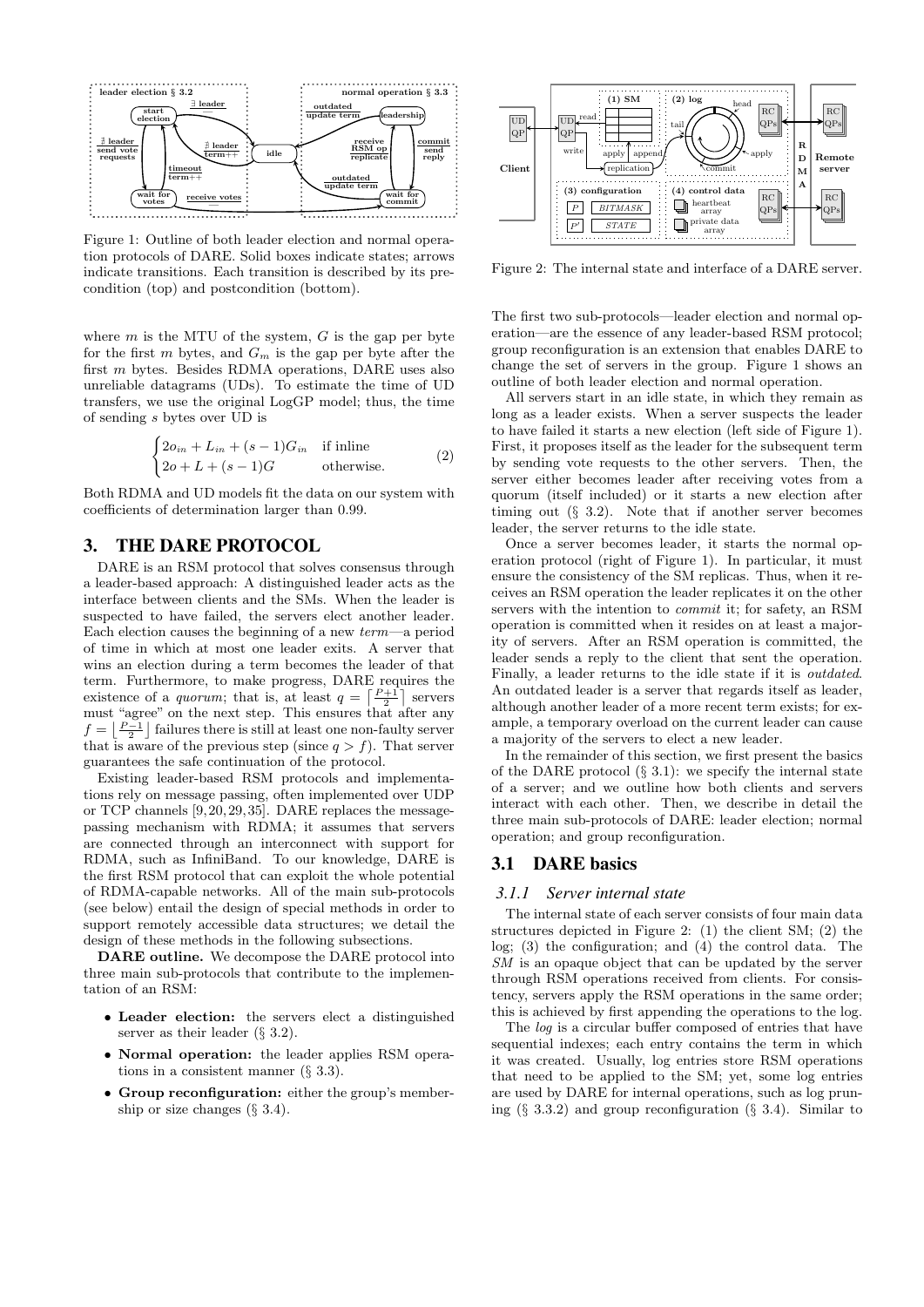RSM operations, log entries are called *committed* if they reside on a majority of servers. The log is described by four dynamic pointers, which follow each other clockwise in a circle:

- head points to the first entry in the log; it is updated locally during log pruning (§ 3.3.2);
- apply points to the first entry that is not applied to the SM; it is updated locally;
- commit points to the first not-committed log entry; it is updated by the leader during log replication (§ 3.3.1);
- tail points to the end of the log; it is updated by the leader during log replication (§ 3.3.1).

The configuration data structure is a high level description of the group of servers. It contains four fields: the current group size  $P$ ; a bitmask indicating the active servers; the new group size  $P'$ ; and an identifier of the current state. Section 3.4 describes in details the role of these fields in DARE's group reconfiguration protocol.

Finally, the control data consists of a set of arrays that have an entry per server. One such array is the *private data array* that is used by servers as reliable storage  $(\S 3.2.3)$ . Another example is the heartbeat array used by the leader to maintain its leadership (§ 4). We specify the rest of the arrays as we proceed with the description of the protocol.

In-memory data structures: benefits and challenges. The internal state of a DARE server consists of in-memory data structures. The benefit of an in-memory state is twofold. First, accessing in-memory data has lower latency than accessing on-disk data. Second, in-memory data structures can be remotely accessed through RDMA. In particular, in DARE, the leader uses the commit and tail pointers to manage the remote logs directly through RDMA. Thus, since the target servers are not active, they can perform other operations such as saving the SM on stable storage for higher reliability. Also, RDMA accesses are performed by the hardware without any interaction with the OS; this often leads to higher performance as compared to message passing [16].

Yet, the in-memory approach entails that the entire state is volatile; thus, when high reliability is required, DARE uses raw replication. Raw replication makes an item of data reliable by scattering copies of it among different nodes. Thus, this approach can tolerate a number of simultaneous node failures equal to the numbers of copies. In Section 5, we discuss reliability in more details.

#### *3.1.2 Communication interface*

DARE relies on both unreliable and reliable communication. Unreliable communication is implemented over UD QPs, which support both unicast and multicast transfers. The multicast support makes UD QPs practical in the context of a dynamic group membership, where the identity of the servers may be unknown. Thus, we implement the interaction between group members and clients over UD QPs. Note that new servers joining the group act initially as clients and, thus, they also use the UD QPs to access the group  $(\S 3.4)$ .

The InfiniBand architecture specification's Reliable Connection (RC) transport mechanism does not lose packets [21]; therefore, DARE implements reliable communication over RC QPs. Since the servers need remote access



Figure 3: The voting mechanism during leader election.

to both the log and the control data, any pair of servers is connected by two RC QPs: (1) a control QP that grants remote access to the control data; and (2) a log QP that grants remote access to the local log (see Figure 2).

#### 3.2 Leader election

We adopt a traditional leader election protocol to RDMA semantics: A server sends vote requests and it waits for votes from at least  $|P/2|$  servers, before it becomes the leader. In addition, a server cannot vote twice in the same term. Thus, DARE guarantees at most one leader per term.

In the remainder of this section, we describe our RDMA design of the voting mechanism. Figure 3 outlines this mechanism during a successful leader election in a group of three servers. Although our approach is similar to a messagepassing one, it requires special care when managing the log accesses. In particular, by using RDMA semantics, the leader bypasses the remote CPUs when accessing their logs; as a result, the servers are unaware of any updates of their logs. This hinders the ability of a server to participate in elections. Thus, we first outline how DARE uses  $QP$  state transitions to allow servers to manage the remote access to their own memory; then, we describe the voting mechanism.

#### *3.2.1 Managing log access*

Once a QP is created, it needs to be transitioned through a sequence of states to become fully operational; moreover, at any time the QP can be locally reset to the original state, which is non-operational. Thus, DARE servers can decide on either exclusive local access or shared remote access. For exclusive local access, the QP is reset to the original nonoperational state; while for remote log access, the servers move the QP in the ready-to-send state [21], which is fullyoperational. Besides managing access to their logs, DARE servers use QP state transitions for both connecting and disconnecting servers during group reconfiguration (§ 3.4).

#### *3.2.2 Becoming a candidate*

The leader election protocol starts when a server suspects the leader to have failed. In Figure 3, server  $p_1$  starts an election by revoking remote access to its log; this ensures that an outdated leader cannot update the log. Then, it proposes itself as a *candidate* for the leadership of the subsequent term. That is, it sends vote requests to the other servers: It updates its corresponding entry in the vote request array (one of the control data arrays) at all other servers by issuing RDMA write operations (see Figure 3). An entry in the vote request array consists of all the information a server requires to decide if it should vote for the candidate: the candidate's current term and both the index and the term of the candidate's last log entry (see Section 3.2.3).

Depending on the internal state of the candidate, we distinguish between three possible outcomes (depicted in the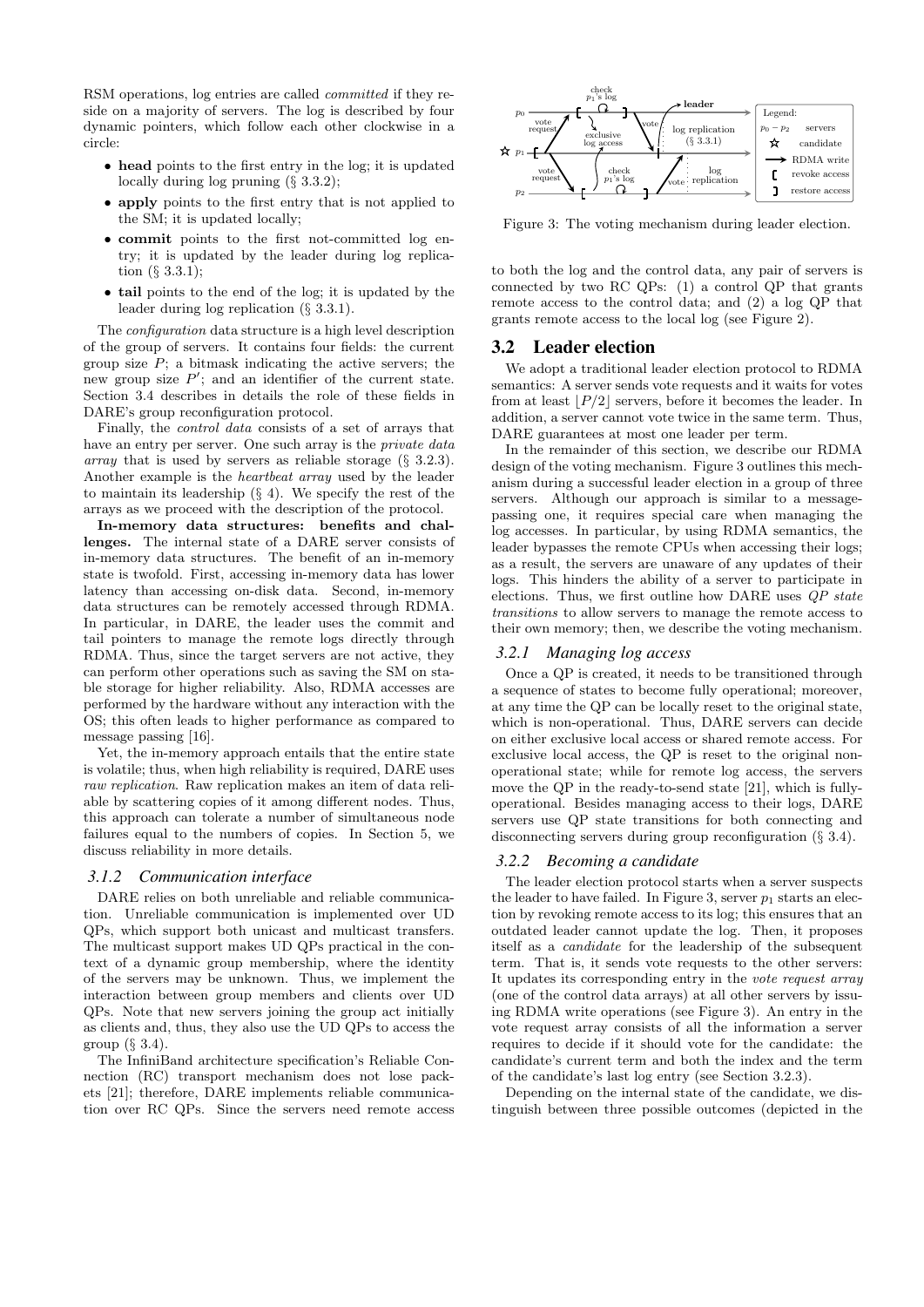left side of Figure 1): (1) the candidate becomes leader if it receives the votes from at least  $\lfloor P/2 \rfloor$  servers; (2) it decides to support the leadership of another candidate more suited to become leader  $(\S 3.2.3)$ ; or  $(3)$  otherwise, it starts another election after a timeout period. Note that the candidate restores remote log access for every server from which it received a vote; this ensures that a new leader can proceed with the log replication protocol (§ 3.3.1).

#### *3.2.3 Answering vote requests*

Servers not aware of a leader periodically check the vote request array for incoming requests. They only consider requests for the leadership of a higher (more recent) term than their own; on receiving a valid request, the servers increase their own term. In Figure 3, servers  $p_0$  and  $p_2$ receive vote requests from candidate  $p_1$ . Both servers grant their vote after first checking that the candidate's latests log entry is at least as recent as their own; an entry is more recent than another if it has either a higher term or the same term but a higher index [35]. Checking the candidate's log is essential for DARE's safety; it ensures that the log of a leader contains the most recent entry among a majority of servers. Also, note that while performing the check, both servers need exclusive access to their own logs (see Figure 3).

A server's volatile internal state introduces an additional challenge. The server may fail after voting for a candidate, and then, recover during the same term. If after recovery, it receives a vote request from another candidate, but for the same term, the server could grant its vote. Thus, two servers may become leaders during the same term, which breaks the safety of our protocol. To avoid such scenarios, prior to answering vote requests, each server makes its decision reliable by replicating it via the private data array (§ 3.1.1).

RDMA vs. MP: leader election. Our RDMA design of leader election increases DARE's availability. When the leader fails, the RSM becomes unavailable until a new leader is elected. First, for leader election to start, the servers need to detect the failure  $(\S 4)$ . Then, the election time depends on the period a candidate waits for votes before restarting the election. This period needs to be large enough for the vote requests to reach the servers and at least  $\vert P/2 \vert$ votes to arrive back at the candidate. The RDMA-capable interconnect allows us to reduce this period; thus, our design increases the RSM's availability.

# 3.3 Normal operation

The normal operation protocol entails the existence of a sole leader that has the support of at least a majority of servers (including itself). The leader is responsible for three tasks: serving clients; managing the logs; and, if needed, reconfiguring the group. In the remainder of this section, we describe the first two tasks; we defer the discussion of group reconfiguration to Section 3.4. First we specify how clients interact with DARE. Then, we present a log replication protocol designed entirely for RDMA (§ 3.3.1); also, we outline a log pruning mechanism that prevents the overflowing of the logs. Finally, we provide an RDMA performance model of DARE during normal operation.

Client interaction. Clients interact with the group of servers by sending requests through either multicast or unicast. To identify the leader of the group, clients send their first request via multicast. Multicast requests are considered only by the leader. Once the leader replies, clients send subsequent requests directly to the leader via unicast. However, if the request is not answered in a predefined period of time, clients re-send the request through multicast. Also, the current implementation assumes that a client waits for a reply before sending the subsequent request. Yet, DARE handles different clients asynchronously: The leader can execute, at the same time, requests from multiple clients. This increases the protocol's throughput (see Figure 7b).

Write requests. Regardless of the nature of the SM, clients can send either write or read requests. Write requests contain RSM operations that alter the SM. Such operations need to be applied to all SM replicas in the same order. Therefore, when receiving a write request, the leader stores the RSM operation into an entry that is appended to the log. Then, it replicates the log entry on other servers with the purpose to commit it (see Section 3.3.1). As a safety requirement, each DARE server applies only RSM operations stored in committed log entries.

Write requests may contain RSM operations that are not idempotent (i.e., they change the SM replicas every time they are applied). DARE ensures that each RSM operation is applied only once by enforcing linearizable semantics [19] through unique request IDs (as other RSM protocols). Furthermore, to increase the throughput of strongly consistent writes, DARE executes write requests in batches: The leader first appends the RSM operations of all consecutively received write requests to the log; then, it replicates all the entries at once.

Read requests. Read requests contain RSM operations that do not alter the SM. For such operations, replication is not required: For efficiency, the leader answers read requests directly from the local SM. Yet, to ensure that reads do not return stale data, DARE imposes two constraints: (1) an outdated leader cannot answer read requests; and (2) a leader with an outdated SM cannot answer read requests.

First, to verify whether a leader is outdated, DARE uses a property of leader election—any successful election requires at least a majority of servers to increase their terms (cf. § 3.2.3). Therefore, before answering a read request, the leader reads the term of at least  $|P/2|$  servers; if it finds no term larger than its own, then it can safely answer the read request. As an optimization, the leader verifies whether it is outdated only once for a batch of consecutively received read requests; thus, DARE's read throughput increases.

Second, before answering a read request, the leader must ensure that all RSM operations stored in committed log entries are applied to the local SM. DARE guarantees that the leader's log contains all the committed entries that store RSM operations not yet applied by all non-faulty servers (§ 4). However, a new leader may not be aware of all the committed entries  $(\S$  3.3.1); thus, the local SM is outdated. As a solution, a new leader appends to its log an entry with no RSM operation. This starts the log replication protocol that commits also all the preceding log entries.

# *3.3.1 Log replication*

The core of the normal operation protocol is log replication—the leader replicates RSM operations on the other servers with the intention to commit them (see right side of Figure 1). In DARE, log replication is performed entirely through RDMA: The leader writes its own log entries into the logs of the remote servers. Yet, after a new leader is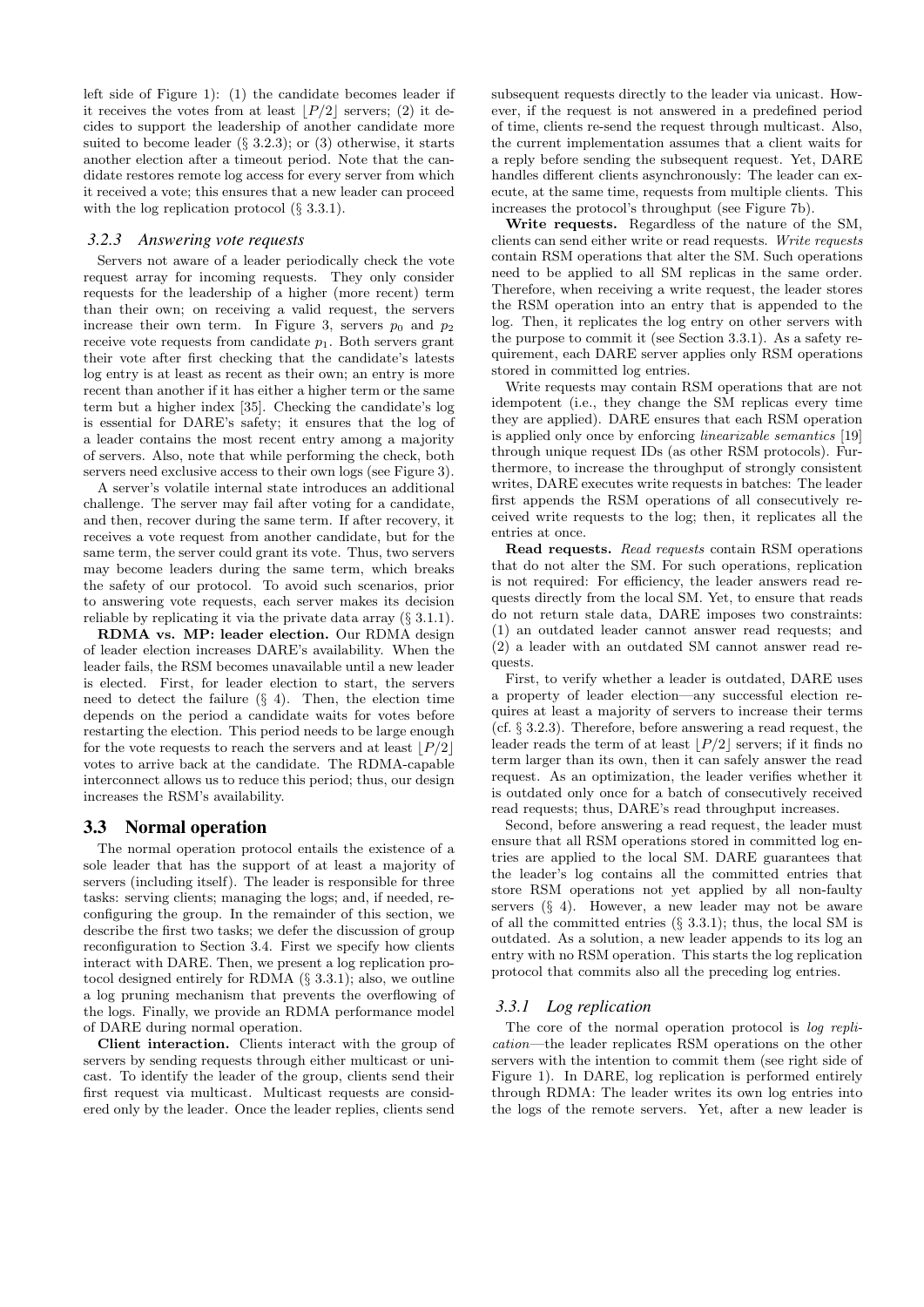

Figure 4: The logs in a group of three servers: (a) after server  $p_1$  is elected leader; and (b) after log adjustment. For clarity, the apply pointers are omitted.

elected, the logs can contain not-committed entries. These entries may differ from the ones stored at the same position in the leader's log; for example, Figure 4a shows the logs after server  $p_1$  becomes the leader of a group of three servers. Before a newly elected leader can replicate log entries, it must first remove all the remote not-committed entries. Therefore, we split the log replication protocol into two phases: (1) log adjustment; and (2) direct log update.

Log adjustment. One naïve approach to adjust a remote log is to set its tail pointer to the corresponding commit pointer. However, this may remove committed entries (see server  $p_0$ 's log in Figure 4a); as a result, a committed entry may no longer be replicated on a majority of servers, which breaks the safety of our protocol. A correct approach sets the remote tail pointer to the first not-committed entry; note that due to the "lazy" update of the commit pointers (see below), a server may not be aware of all its committed log entries. Thus, to adjust a remote log, the leader performs two subsequent RDMA accesses (labeled by a and b in Figure 5): (1) it reads the remote not-committed entries; and (2) it sets the remote tail pointer to the offset of the first non-matching entry when compared to its own log. In addition, the leader updates its own commit pointer. Figure 4b shows the logs of the three servers after the log adjustment phase is completed.

Direct log update. The second phase of log replication consists of three RDMA accesses (labeled by c, d and e in Figure 5). First, for each adjusted remote log, the leader writes all entries between the remote and the local tail pointers. Second, the leader updates the tail pointers of all the servers for which the first access completed successfully. To commit log entries, the leader sets the local commit pointer to the minimum tail pointer among at least a majority of servers (itself included). Finally, for the remote servers to apply the just committed entries, the leader "lazily" updates the remote commit pointers; by lazy update we mean that there is no need to wait for completion.

Asynchronous replication. During log replication, the leader handles the remote logs asynchronously. Figure 5 shows the RDMA accesses during log replication in a group of three servers. Once the leader receives the confirmation that server  $p_0$ 's log is adjusted, it starts updating it, although it is not yet aware that server  $p_2$ 's log is adjusted (the access is delayed). When the delayed access completes, the leader can also start the direct log update phase for server  $p_2$ . Furthermore, the leader commits its log entries after updating the tail pointer of server  $p_0$  (since  $P = 3$ ).

RDMA vs. MP: log replication. Replicating the logs through RDMA has several benefits over the more traditional message-passing approach. RDMA accesses remove the overhead on the target, which has two consequences:



Figure 5: The RDMA accesses during log replication: (a) read the remote not-committed entries; (b) write the remote tail pointer; (c) write the remote log; (d) write the remote tail pointer; and (e) write the remote commit pointer.

first, the leader commits RSM operations faster; and second, the servers are available for other tasks, such as recovery (§ 3.4). Moreover, RDMA allows for servers with a faulty CPU, but with both NIC and memory working, to be remotely accessible during log replication, hence, increasing both availability and reliability (§ 5). Finally, RDMA allows for efficient log adjustment. In DARE, log adjustment entails two RDMA accesses regardless of the number of nonmatching log entries; yet, in Raft [35] for example, the leader must send a message for each non-matching log entry.

#### *3.3.2 Log pruning: removing applied entries*

Every server applies the RSM operations stored in the log entries between its apply and commit pointers; once an operation is applied, the server advances its apply pointer. When an RSM operation is applied by all the non-faulty servers in the group, the entry containing it can be removed from the log. Thus, the leader advances its own head pointer to the smallest apply pointer in the group; then, it appends to the log an HEAD entry that contains the new head pointer. Servers update their head pointer only when they encounter a committed HEAD entry; thus, all subsequent leaders will be aware of the updated head pointer. Furthermore, when the log is full the leader blocks until the remote servers advance their apply pointers. To avoid waiting, the leader can remove the server with the lowest apply pointer on the grounds that it hinders the performance of the entire group (cf. [10]).

#### *3.3.3 An RDMA performance model*

DARE is designed as a high-performance RSM protocol. Its performance is given by the request latency—the amount of time clients need to wait for requests to be answered. Client requests have two parts: (1) the UD transfer, which entails both sending the request and receiving a reply; and (2) the RDMA transfer, which consist of the leader's remote memory accesses. We use Equations (1) and (2) from Section 2.3 to estimate the latency of both UD and RDMA transfers; for readability, we consider the gap per byte G only for the s bytes of either the read or written data.

The UD transfer entails two messages: one short that is sent inline (request for reads and replies for writes); and one long that transfers the data. Thus, the latency of the UD transfer is bounded (due to the above simplification) by

$$
t_{UD} \ge 2o_{in} + L_{in} + \begin{cases} 2o_{in} + L_{in} + (s-1)G_{in} & \text{if inline} \\ 2o + L + (s-1)G & \text{otherwise} \end{cases}.
$$

The latency introduced by RDMA accesses depends on the request type. For read requests, the leader needs to wait for at least  $q-1$  RDMA reads to complete  $(q = \lceil \frac{P+1}{2} \rceil)$ . Thus,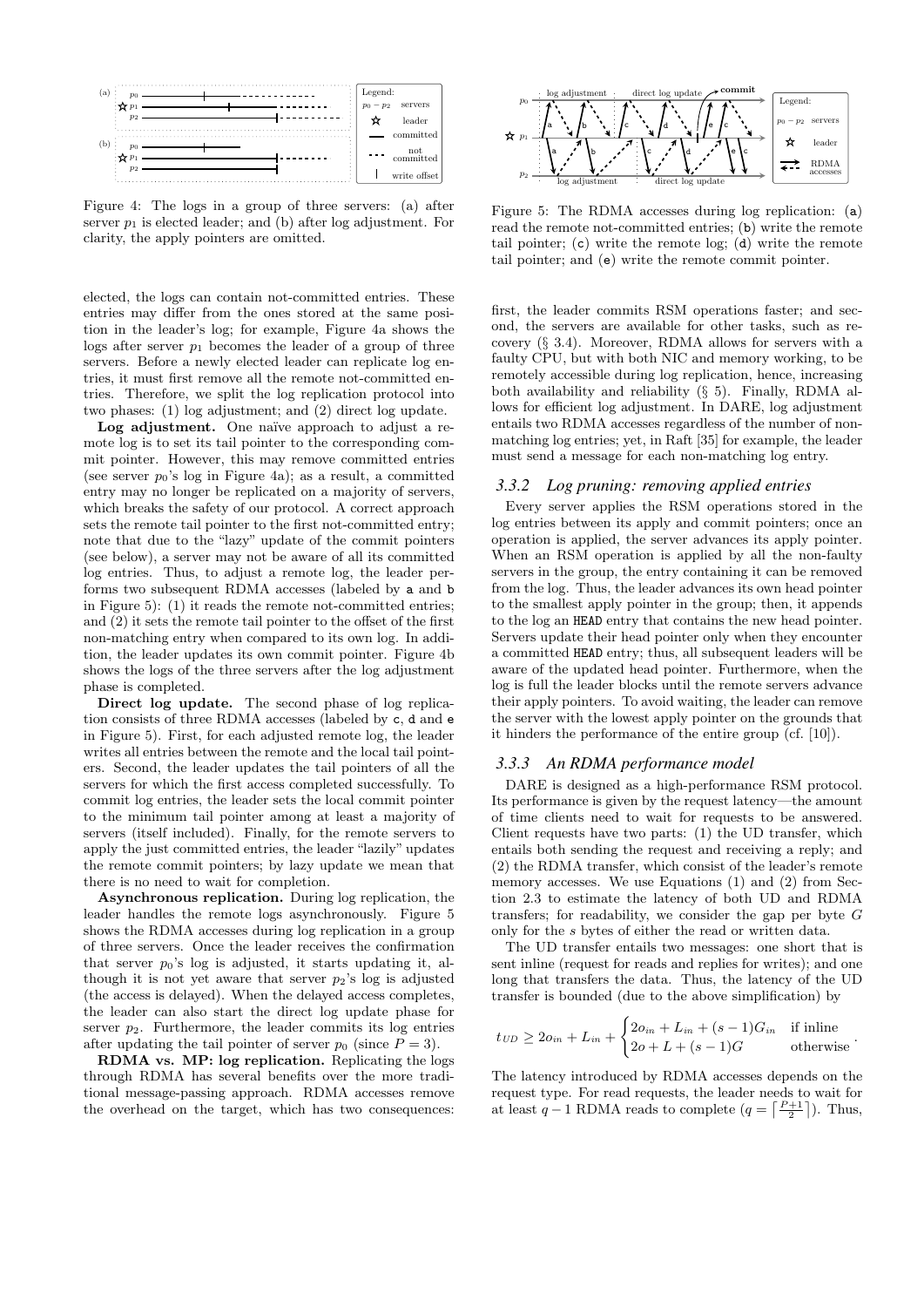the latency of the RDMA transfer in case of read requests is bounded by

$$
t_{RDMA/rd} \ge (q-1)o + \max\{fo, L\} + (q-1)o_p,
$$

where  $f$  is the maximum number of faulty servers; also, the max function indicates the overlap between the overhead of issuing the last f reads and the latency of the  $(q-1)$ st one.

For write requests, the leader needs to go through the steps of log replication. Yet, the logs are adjusted only once per term; thus, assuming a fairly stable leader, the latency of log adjustment is negligible. During the direct log update phase, the leader accesses the logs of at least  $q - 1$  servers; for each, it issues three subsequent RDMA write operations (see Figure 5). Thus, the latency of the RDMA transfer in case of a write request is bounded by

$$
t_{RDMA/wr} \ge 2(q-1)o_{in} + L_{in} + 2(q-1)o_p +
$$
  
\n
$$
\begin{cases}\n(q-1)o_{in} + \max\{fo_{in}, L_{in} + (s-1)G_{in}\} & \text{if inline} \\
(q-1)o + \max\{fo, L + (s-1)G\} & \text{otherwise}\n\end{cases}
$$

where similar to read requests, the max function indicates the overlap between the last f log update operations and the latency of the  $(q - 1)$ st one. Figure 7a compares these bounds with measurements gathered on our system (§ 6).

# 3.4 Group reconfiguration

DARE is intended for dynamical environments where servers can fail at any time. Thus, the group of servers can modify both its membership and its size; we refer to this as group reconfiguration. DARE handles group reconfigurations through the configuration data structure (§ 3.1.1). A configuration can be in three states: a stable state that entails a group of  $P$  servers with the non-faulty servers indicated by a bitmask; an extended state used for adding servers to a full group (see below); and a transitional state that allows for the group to be resized without interrupting normal operation [35]. The last two states require the new group size  $P'$  to be set.

We define three operations that are sufficient to describe all group reconfiguration scenarios: (1) remove a server; (2) add a server; and (3) decrease the group size. For example, since a server's internal state is volatile, a transient failure entails removing a server followed by adding it back; also, increasing the size entails adding a server to a full group. The three operations can be initiated only by a leader in a stable configuration. Each operation may entail multiple phases. Yet, each phase contains the following steps: the leader modifies its configuration; then, it appends to the log an entry that contains the updated configuration (a CONFIG entry); and once the CONFIG entry is committed, the phase completes and a possible subsequent phase can start. Note that when a server encounters a CONFIG log entry, it updates its own configuration accordingly regardless of whether the entry is committed. In the remainder of this section, we first describe how DARE implements the three operations; then, we outline how a server recovers its internal state. If not stated otherwise, we assume all configurations to be stable.

Removing a server. A server may be removed in one of the following cases: the log is full and cannot be pruned (§ 3.3.2); the group size is decreased; or the leader suspects the server to have failed. The leader detects failed (or unavailable) servers by using the QP timeouts provided by the RC transport mechanism [21]. In all cases, removing

a server is a single-phase operation. First, the leader disconnects its  $QPs$  (§ 3.2.1) with the server. Then, it updates the bitmask of its configuration accordingly; also, it adds a CONFIG log entry with the updated configuration. Finally, once the log entry is committed, the server is removed.

Adding a server. Adding a server to a group is similar to removing a server; the only difference is that the QPs with the server must be connected instead of disconnected. Yet, if the group is full, adding a server requires first to increase the group size, which, without previously adding a server, decreases the fault-tolerance of the group. Intuitively, this is because the new group starts already with a failure since the new server is not yet added. Thus, adding a server to a full group is a three-phase operation: (1) adding the server; (2) increasing the group size; (3) stabilizing the configuration.

First, the leader establishes a reliable connection with the server; also, it creates an extended configuration with  $P' = P + 1$ . This configuration allows the added server to recover; yet, the server cannot participate in DARE's sub-protocols. Second, the leader increases the group size without interrupting normal operation [35]. In particular, it moves the configuration to a transitional state, in which all servers are participating in DARE's sub-protocols. The servers form two groups—the original group of P server and the new group of  $P'$  servers; majorities from both groups are required for both electing a leader and committing a log entry. Finally, the leader stabilizes the configuration: It sets  $P$  to the new size  $P'$  and it moves back into the stable state.

Decreasing the group size. Usually, adding more servers leads to higher reliability (see Figure 6); yet, it also decreases the performance, since more servers are required to form a majority. Thus, DARE allows the group size to be decreased. Decreasing the group size is a two-phase operation: first, the leader creates a transitional configuration that contains both the old and the new sizes; and then, it stabilizes it by removing the extra servers from the end of the old configurations.

Recovery. When added to the group, a server needs to recover its internal state before participating in DARE's subprotocols; in particular, it needs to retrieve both the SM and the log. To retrieve the SM, the new server asks any server, except for the leader, to create a snapshot of its SM; then, it reads the remote snapshot. Once the SM is recovered, the server reads the committed log entries of the same server. After it recovers, the server sends a vote to the leader as a notification that it can participate in log replication. Note that the recovery is performed entirely through RDMA.

RDMA vs. MP: recovery. Our RDMA approach reduces the impact of recovery on normal operation. The reason for this is twofold. First, contrary to message-passing RSMs, in DARE, the leader manages the logs directly without involving the CPUs of the remote servers; thus, servers can create a snapshot of their SM without interrupting normal operation. Second, the new server can retrieve both the SM and the log of a remote server directly through RDMA.

# 4. DARE: SAFETY AND LIVENESS

Safety argument. In addition to the safety requirement of consensus  $(\S 2.1)$ , DARE guarantees the RSM safety property: each SM replica applies the same sequence of RSM operations. DARE exhibits similar properties as existing RSM protocols. In particular, DARE satisfies two properties: (1) two logs with an identical entry have all the preceding en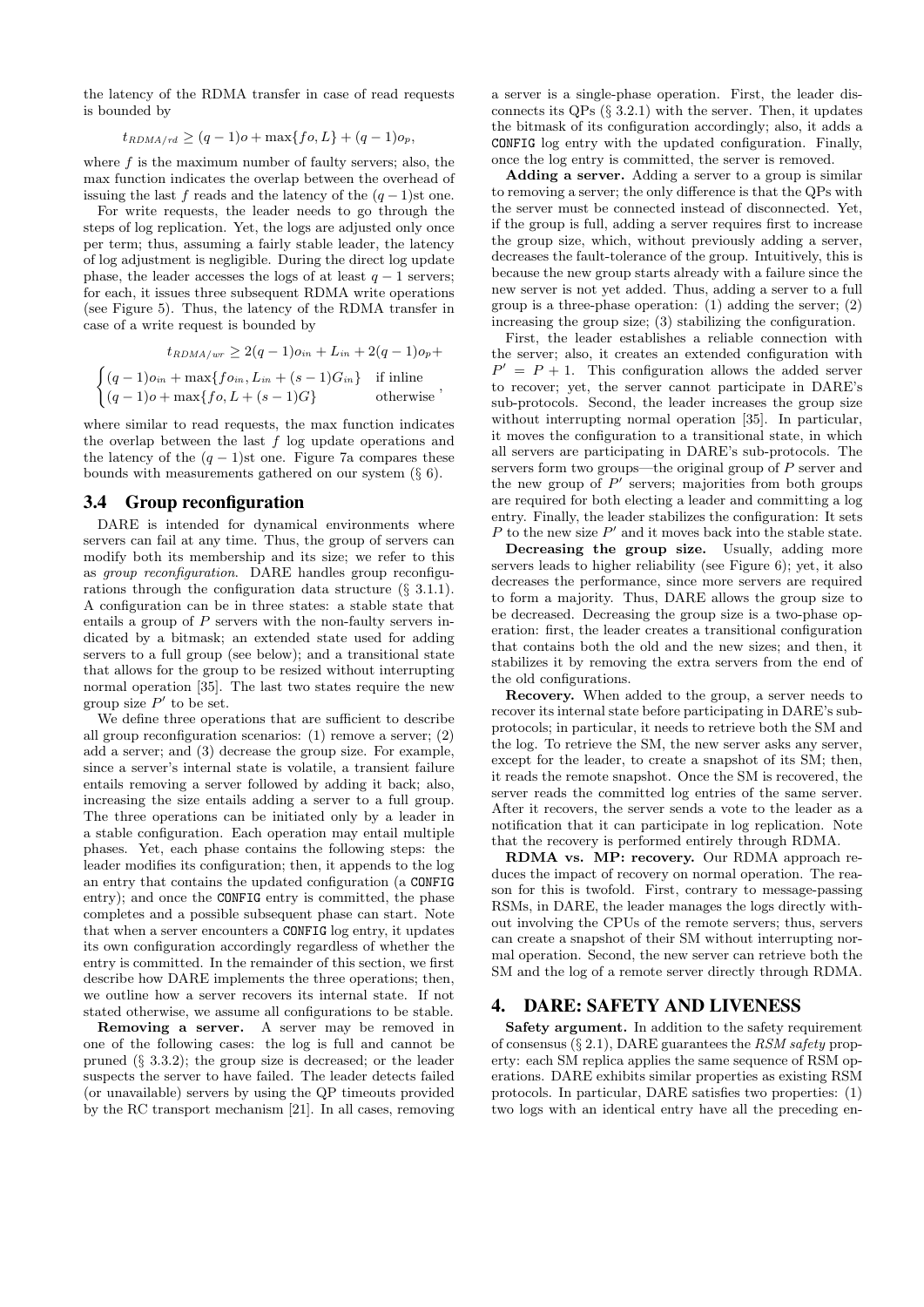tries identical as well; and (2) every leader's log contains all already-committed entries. The two properties are sufficient to argue the RSM safety property [35]. We omit the details because of space limitations; yet, they are available in an extended technical report [38].

Liveness argument. DARE guarantees liveness. Our argument relies on the following properties: (1) a quorum is always possible, since at most  $\left\lfloor \frac{P-1}{2} \right\rfloor$  servers are faulty; and (2) faulty-leaders are detected through a  $\Diamond \mathcal{P}$  FD (i.e., eventual strong accuracy and strong completeness [6]). Thus, eventually, a non-faulty leader is not suspected for sufficiently long so that it can make progress. Also, a faultyleader is eventually detected by all the non-faulty servers; thus, a leader election starts. By using randomized timeouts for restarting the election [35], DARE ensures that a leader is eventually elected. For details, we refer the reader to the technical report [38]. Further, we describe how we utilize InfiniBand's timeout mechanisms [21] to obtain a model of partial synchrony [6] required by a  $\Diamond \mathcal{P}$  FD. Also, we outline how to implement a  $\Diamond \mathcal{P}$  FD with RDMA-semantics.

Synchronicity in RDMA networks. Synchronicity in the context of processors implies that there is a fixed bound on the time needed by a processor to execute any operation; intuitively, this guarantees the responsiveness of non-faulty processors. Since DARE uses RDMA for log replication, the processors are the NICs of the servers. These NICs are special-purpose processors that are in charge solely of the delivery of network packets at line-rate; that is, NICs avoid nondeterministic behavior, such as that introduced by preemption in general-purpose CPUs. Therefore, we can assume a bound on the execution time of NIC operations.

Synchronous communication requires a bound on the time within which any packet is delivered to a non-faulty server. Time can generally not be bound in complex networks, however, datacenter networks usually deliver packets within a tight time bound. InfiniBand's reliable transport mechanism does not lose packets and notifies the user if the transmission experiences unrecoverable errors [21]: It uses Queue Pair timeouts that raise unrecoverable errors in the case of excessive contention in the network or congestion at the target. Thus, the RC service of InfiniBand offers a communication model where servers can ascertain deterministically if a packet sent to a remote server was acknowledged within a bounded period of time.

Leader failure detection. The  $\Diamond \mathcal{P}$  FD used by DARE to detect failed leaders is based on an heartbeat mechanism implemented with RDMA semantics. Initially, every server suspects every other server to have failed. Then, the leader starts sending periodic heartbeats by writing its own term in the remote heartbeat arrays (§ 3.1.1). Every other server checks its heartbeat array regularly, with a period  $\Delta$ : First, it selects the heartbeat with the most recent term; then, it compares this term with its own. If the terms are equal, then the leader is non-faulty; thus, the server extends its support. If its own term is smaller, then a change in leadership occurred; thus, the server updates its own term to indicate its support. Otherwise, the server assumes the leader has failed; thus, the strong completeness property holds [6].

In addition, when a server finds an heartbeat with a term smaller than its own, it first increments  $\Delta$  to ensure that eventually a non-faulty leader will not be suspected; thus, the eventual strong accuracy property holds [6]. Then, it

| Component        | $_{\rm AFR}$ | <b>MTTF</b> | Reliability |
|------------------|--------------|-------------|-------------|
| Network [12, 17] | 1.00%        | 876,000     | 4-nines     |
| NIC [12,17]      | 1.00%        | 876,000     | 4-nines     |
| <b>DRAM</b> [18] | 39.5%        | 22, 177     | $2$ -nines  |
| CPU [18]         | 41.9%        | 20,906      | $2$ -nines  |
| Server [17, 39]  | 47.9%        | 18,304      | $2$ -nines  |

Table 2: Worst case scenario reliability data. The reliability is estimated over a period of 24 hours and expressed in the "nines" notation; the MTTF is expressed in hours.

informs the owner of the heartbeat that it is an outdated leader, so it can return to the idle state (see Figure 1).

## 5. FINE-GRAINED FAILURE MODEL

As briefly mentioned in Section 2.2, RDMA requires a different view of a failing system than message passing. In message passing, a failure of either the CPU or OS (e.g., a software failure) disables the whole node because each message needs both CPU and memory to progress. In RDMA systems, memory may still be accessed even if the CPU is blocked (e.g., the OS crashed) due to its OS bypass nature.

To account for the effects of RDMA, we propose a failure model that considers each individual component—CPU, main memory (DRAM), and NIC—separately. We make the common assumption that each component can fail independently of the other components in the system [5, 33]; for example, the CPU may execute a failed instruction in the OS and halt, the NIC may encounter too many bit errors to continue, or the memory may fail ECC checks. We also make the experimentally verified assumption that a CPU/OS failure does not influence the remote readability of the memory. Finally, we assume that the network (consisting of links and switches) can also fail.

Various sources provide failure data of systems and system components [12, 18, 31, 36]. Yet, systems range from very reliable ones with AFRs per component below 0.2% [31] to relatively unreliable ones with component failure log events at an annual rate of more than 40% [18] (here we assume that a logged error impacted the function of the device). Thus, it is important to observe the reliability of the system that DARE is running on and adjust the parameters of our model accordingly. For the sake of presentation, we pick the worst case for DARE, i.e., the highest component errors that we found in the literature. Table 2 specifies this for the main components over a period of one 24 hours.

Availability: zombie servers. We refer to servers with a blocked CPU, but with both a working NIC and memory as zombie servers. Zombie servers account for roughly half of the failure scenarios (cf. Table 2). Due to their nonfunctional CPU, zombie servers cannot participate in some protocols, such as leader election. Yet, DARE accesses remote memory through RDMA operations that consume no receive request on the remote QP, and hence, no work completions [21]. Therefore, a zombie server's log can be used by the leader during log replication increasing DARE's availability. Note that the log can be used only temporarily since it cannot be pruned and eventually the leader will remove the zombie server. Moreover, even in case of permanent CPU failures, zombie servers may provide sufficient time for recovery without losing availability.

Reliability. As briefly mentioned in Section 3.1.1, our design exploits the concept of memory reliability through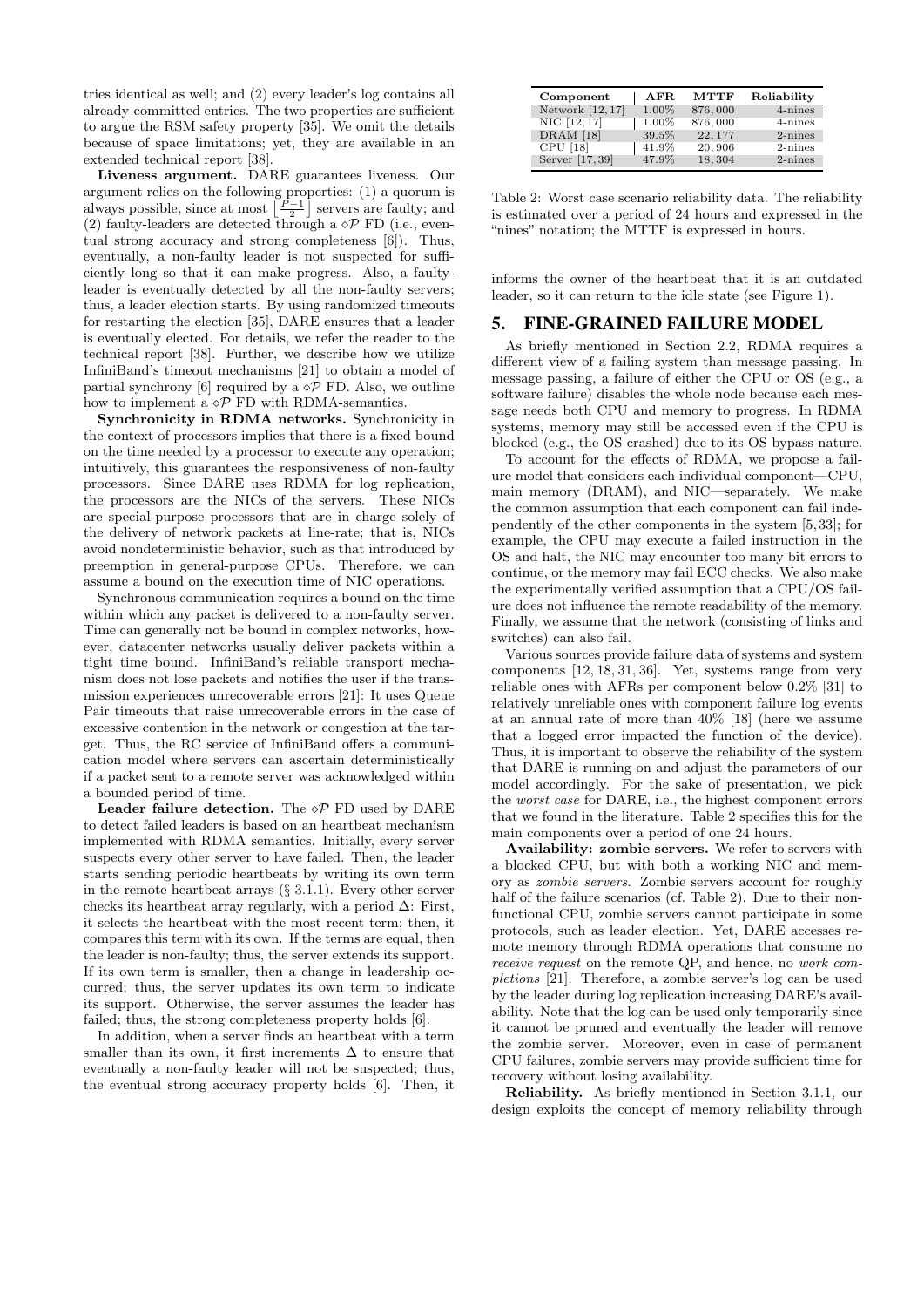

Figure 6: DARE's reliability over a period of 24 hours. Also, the reliability achieved by disks with RAID technologies.

raw replication. In particular, DARE uses raw replication in two situations: (1) explicitly by a server before answering a vote request during leader election; and (2) implicitly by the leader during log replication. In both situations, at least  $q = \lceil \frac{P+1}{2} \rceil$  replicas are created. Thus, DARE's reliability is given by the probability that no more than  $q - 1$ servers experience a memory failure (cf. Table 2, the failures probabilities of both NIC and network are negligible).

We propose a model that considers the components as part of non-repairable populations: Having experienced a failure, the same component can rejoin the system; yet, it is treated as a new individual of the population. We use basic concepts of probability to estimate the likelihood that no more than  $q - 1$  out of P components are unavailable; for details see [38]. To estimate DARE's reliability, we use the data from Table 2 under the assumption that all components are modeled by exponential LDMs. Figure 6 plots the reliability as a function of the group size. Of particular interest is the decrease in reliability when the group size increases from an even to an odd value. This is expected since the group has one more server, but the size of a quorum remains unchanged. Also, Figure 6 compares the reliability of our in-memory approach with the one achieved by stable storage; the disk AFRs are according to [36]. We observe that for a group size of 7, DARE can achieve higher reliability than disks with RAID-5 [7], while 11 servers are sufficient to overpass the reliability of disks with RAID-6 [37].

## 6. EVALUATION

We evaluate the performance of DARE in a practical setting. We use a 12-node InfiniBand cluster; each node has an Intel E5-2609 CPU clocked at 2.40GHz. The cluster is connected with a single switch using a single Mellanox QDR NIC (MT27500) at each node. Moreover, the nodes are running Linux, kernel version 3.12.18. DARE is implemented<sup>1</sup> in C and relies on two libraries: libibverbs, an implementation of the RDMA verbs for InfiniBand; and libev, a highperformance event loop. Each server runs an instance of DARE; yet, each server is single-threaded. Finally, to compile the code, we used gcc version 4.8.2.

We consider a key-value store (KVS) as the client SM: Clients access data through 64-byte keys. Moreover, since clients send requests through UD, the size of a request is limited by the network's MTU (i.e., 4096 bytes). Henceforth, we only state the size of the data associated with a key. The structure of this section is as follows: first, we evaluate both the latency and the throughput of DARE; then we

analyze the throughput for different workloads; finally, we compare the performance of DARE with other protocols and implementations, such as ZooKeeper [20].

Latency. DARE is designed as a high-performance RSM. Figure 7a shows the latency of both write and read requests (gets and puts in the context of a KVS). In the benchmark, a single client reads and writes objects of varying size to/from a group of five servers. Each measurement is repeated 1,000 times; the figure reports the median and both the 2nd and the 98th percentiles. DARE has a read latency of less than  $8\mu s$ ; the write latency is, with  $15\mu s$ , slightly higher because of the higher complexity of log replication. Also, Figure 7a evaluates the model described in Section 3.3.3. Of particular interest is the difference between our model and the measured write latency. In practice, the small RDMA overhead  $(\approx 0.3 \mu s)$  implies that a slight computational overhead may cause more than  $\lfloor P/2 \rfloor$  servers to go through log replication; as a result, the write latency increases.

Throughput. We analyze DARE's throughput in a group of three servers that receives requests from up to nine clients. We calculate the throughput by sampling the number of answered requests in intervals of 10ms. For 2048-byte requests, DARE achieves a maximum throughput of 760 MiB/s for reads and 470 MiB/s for writes. Furthermore, Figure 7b shows how the throughput (for 64-byte requests) increases with the number of clients. The reason for the increase is twofold: (1) DARE handles requests from different clients asynchronously; and (2) DARE batches requests together to reduce the latency. Therefore, with 9 clients, DARE answers over 720.000 read requests per seconds and over 460.000 write requests per second.

Further, we study the effect of a dynamic group membership on DARE's performance. In particular, Figure 8a shows the write throughput (for 64-byte requests) during a series of group reconfiguration scenarios. First, two servers are subsequently joining an already full group causing the size to increase; this implies that more servers are needed for a majority; hence, the throughput decreases. Also, note that the two joins cause a brief drop in throughput, but no unavailability. Then, the leader fails causing a short period of unavailability (i.e., around 30ms) until a new leader is elected; this is followed by a brief drop in performance when the leader detects and removes the previously failed leader.

Next, a server fails; the leader handles the failure in two steps, both bringing an increase in throughput. First, it stops replicating log entries on the server since its QPs are inaccessible; second, after a number of failed attempts to send an heartbeat (we use two in our evaluation), the leader removes the server. The removal of the failed server is followed by two other servers joining the group; note that these joins have similar effects as the previous ones. Once the group is back to a full size, the leader receives a request to decrease the size, which implies an increase in throughput.

In the new configuration, the leader fails again having a similar effect as the previous leader failure. After a new leader is elected, another server joins the group. Finally, the new leader decreases the group size to three. However, this operations entails the removal of two servers, one of them being the leader. Thus, the group is shortly unavailable until a new leader is elected.

Workloads. The results of Figure 7b are valid for either read-only or write-only client SMs; yet, usually, this is not the case. Figure 7c shows DARE's throughput when

 $1$ DARE: http://spcl.inf.ethz.ch/Research/Parallel\_ Programming/DARE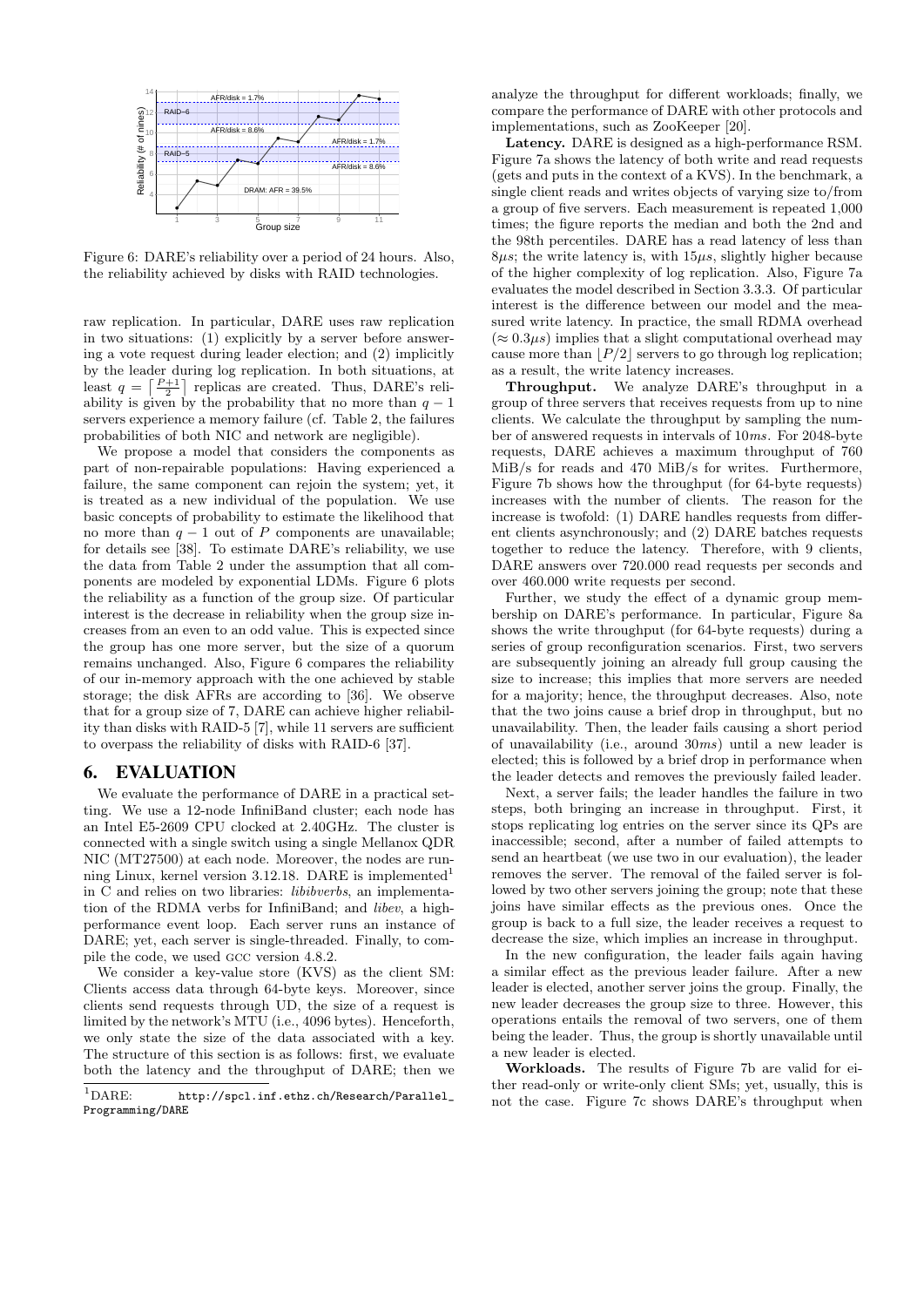

Figure 8: (a) DARE's write throughput during group reconfiguration. (b) DARE and other RSM protocols: write (/wr) and read (/rd) latency.

applying real-world inspired workloads to a group of three servers. In particular, we use two workloads: read-heavy and update-heavy [8]. The read-heavy workload consist of 95% reads; it is representative for applications such as photo tagging. The update-heavy workload consist of 50% writes; it is representative for applications such as an advertisement log that records recent user activities. For read-heavy workload, the throughput slightly fluctuates when more than one client sends requests. This is because DARE ensures linearizable semantics [19]; in particular, the leader cannot answer read requests until it answers all the preceding write requests. Also, by interleaving read and write requests, DARE cannot take advantage of batching; thus, for update-heavy workloads, the throughput saturates faster.

DARE vs. other RSMs. We conclude DARE's evaluation by comparing it with other state of the art RSM protocols and implementations. In particular, we measure the latency of four applications: ZooKeeper (ZK), a service for coordinating processes of distributed applications [20];  $\texttt{etcd}^2$ , a key-value store that uses Raft [35] for reliability; and PaxosSB  $[23]$  and Libpaxos<sup>3</sup>, both implementations of the Paxos protocol [25,26], providing support only for writes.

For each application, we implemented a benchmark that measures the request latency in a similar manner as for DARE—a single client sends requests of varying size to a group of five servers. All applications use TCP/IP for communication; to allow a fair comparison, we utilize TCP/IP

over InfiniBand ("IP over IB"). Also, for the applications that rely on stable storage, we utilize a RamDisk (an inmemory filesystem) as storage location. Figure 8b shows the request latency of the four applications on our system. For ZooKeeper, we observe a minimal read latency of  $\approx 120 \mu s$ ; the put performance depends on the disk performance, and with a RamDisk, it oscillates around  $380\mu s$ . In the case of etcd, a read requests takes around 1.6ms, while a write request takes almost 50ms. For both PaxosSB and Libpaxos, we measured only the write latency. While PaxosSB answers a write requests in around 2.6ms, Libpaxos, with around  $320\mu s$ , attains a write latency lower than ZooKeeper.

In addition, Figure 8b compares our protocol against all four applications. The latency of DARE is at least 22 times lower for read accesses and 35 times lower for write accesses. Also, we evaluate DARE's write throughput against ZooKeeper; in particular, we set up an experiment were 9 clients send requests to a group of three servers. With a write throughput of  $\approx 270$  MiB/s, ZooKeeper is around 1.7x below the performance achieved by DARE. Finally, we compare DARE with the Chubby lock service [4]. Yet, since we cannot evaluate it on our system, we use the latency measurement from the original paper [4]. Chubby achieves read latencies of under 1 ms and write latencies of around 5-10 ms. Thus, DARE's performance is more than two orders of magnitude higher.

### 7. RELATED WORK

The importance of practical resilient services sparked numerous proposals for protocols and implementations so that

 $^{2}$ etcd version 0.4.6: https://github.com/coreos/etcd

 ${}^{3}$ Libpaxos3: https://bitbucket.org/sciascid/libpaxos.git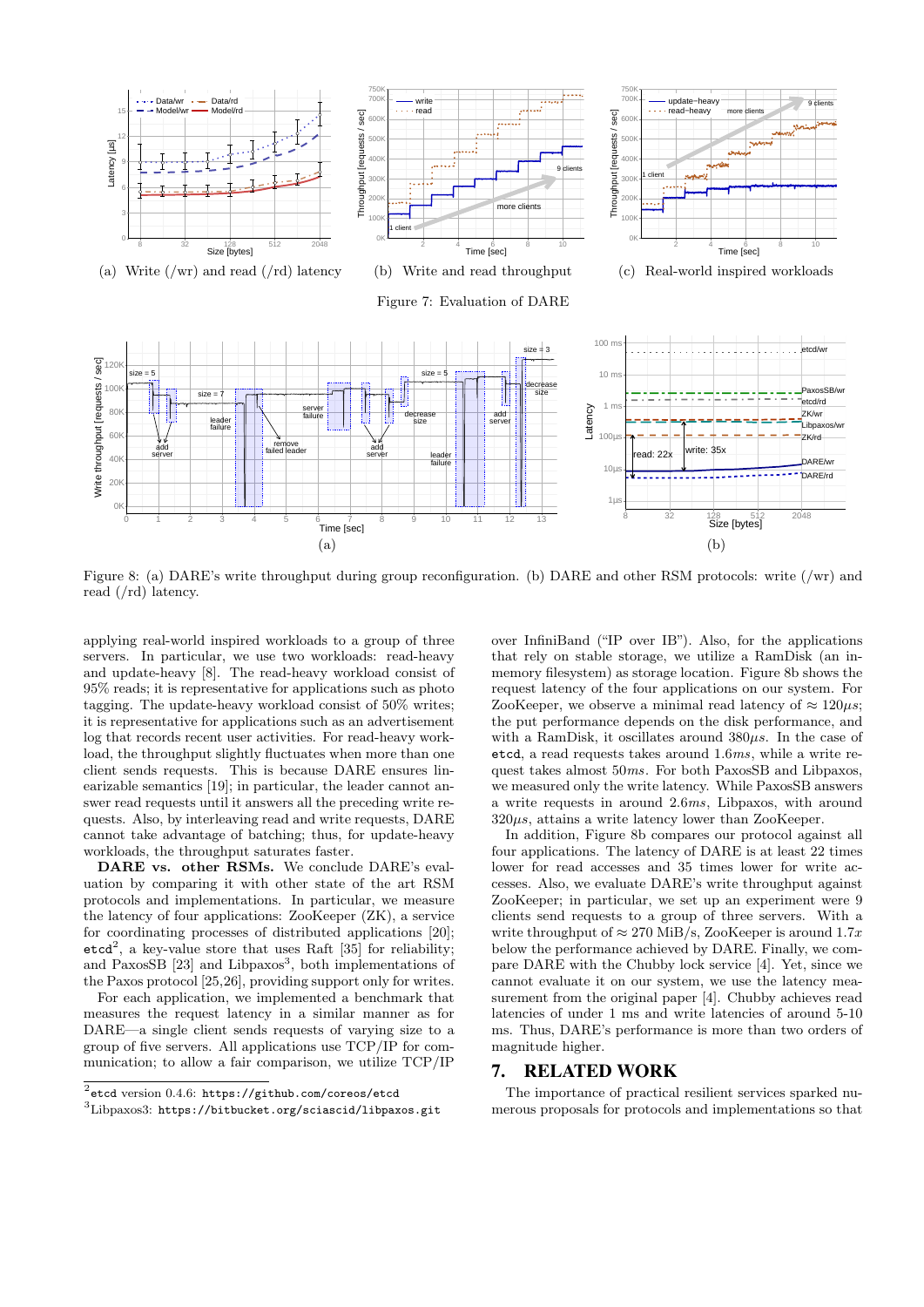we can only discuss the most related approaches here. Starting from Lamport's original works on Paxos for solving consensus [25, 26], several practical systems have been proposed [9, 23]. Although the Paxos protocol ensures both safety and liveness, it is difficult both to understand and to implement. This led to a series of practical RSM protocols and implementations, that are at their heart similar to Paxos but simplify the protocol to foster understanding and implementability, such as Viewstamped Replication [29], Raft [35], ZooKeeper [20], and Chubby [4]. In general, DARE is different from these approaches in that it is designed for RDMA semantics instead of relying on messages. In this way, we achieve lowest latency in combination with high throughput which benefits client applications that cannot pipeline requests and require strong consistency.

Other attempts were made to increase the performance of key-value stores through RDMA; yet, they are using RDMA either as an optimization for message passing [22] or only for reading data [13, 32]. DARE uses RDMA for both read and write requests. In addition, unique features of RDMA, such as queue pair management, allow us to design wait-free protocols for normal operation.

Furthermore, a series of optimizations were proposed for solving consensus, such as distributing the load by allowing multiple servers to answer requests and answering notinterfering requests out-of-order [27, 30, 34]. While DARE does not consider these optimizations, we believe they could be added to our design with moderate effort. Also, highly scalable systems, such as distributed hash tables, offer high throughput by relaxing the consistency model [11, 28]. DARE's scalability is limited since it guarantees strong consistency for both reads and writes.

Finally, our fine-grained failure model, where remote CPUs can fail but their memory is still usable, is very similar to Disk Paxos [15]. Our work focuses on the fast implementation of this model with minimal overheads over realistic RDMA systems. Also, the idea of an in-memory RSM has been analyzed before [1, 29]. Yet, most practical systems utilize disks for saving the state on stable storage [20, 35], resulting in higher latency; while we can do this as well, we argue that it may not be necessary to achieve high reliability. Other systems reduce the latency by replacing disk storage with NVRAM; for example, CORFU uses a cluster of flash devices to offer a shared log abstraction [3]; however, it requires an RSM for reconfiguration.

## 8. DISCUSSION

Does it scale to thousands of servers? Leader-based RSM protocols are limited in scalability due to their dependency on consensus. Thus, DARE is intended to store metadata of more complex operations. A strategy to increase scalability would be partitioning data into multiple (reliable) DARE groups and delivering client requests through a routing mechanism [41]. Yet, routing requests that involve multiple groups would require consensus.

What about stable storage? Using stable storage, such as RAID systems, can further increase data reliability. Yet, waiting for requests to commit to disk would be too slow for normal latency-critical operations. While our protocol can easily be extended to facilitate this (one could even use additional InfiniBand disk storage or NVRAM targets directly), we currently only consider to periodically save the SM to disk. In case of a very unlikely catastrophic fail-

ure (more than half of the servers fail), one may still be able to retrieve from disk the slightly outdated SM. This is consistent with the behavior of most file-system caches today.

Can weaker consistency requirements be supported? DARE reads could be sped up significantly if any server could answer requests (not only the leader). This would also disencumber the leader who could process writes faster; yet, clients may read an outdated version of the data.

# 9. CONCLUSION

We demonstrate how modern RDMA networks can accelerate linearizable state machine replication by more than an order of magnitude compared to traditional TCP/IP-based protocols. Our RDMA-based RSM protocol and prototype DARE provide wait-free log replication and utilize RDMA features in innovative ways. For example, the queue pair connection management is extensively used to control log access during leader election and in failure situations.

An analysis of DARE's reliability shows that only five DARE servers are more reliable and 35x faster than storing the data on a RAID-5 system. This is mainly because an RDMA system is potentially more resilient—despite a failstop failure of the CPU or OS, a server is still accessible via RDMA. Our implementation allows operators to offer strongly consistent services in datacenters; we expect that RDMA-based protocols will quickly become a standard for performance-critical applications.

Acknowledgements. This work was supported by Microsoft Research through its Swiss Joint Research Centre. We thank our shepherd Jay Lofstead, the anonymous reviewers; Miguel Castro for his insightful feedback; Timo Schneider for helpful discussions; and the Systems Group at ETH Zurich for providing us the InfiniBand machine used for evaluation.

# 10. REFERENCES

- [1] M. K. Aguilera, W. Chen, and S. Toueg. Failure detection and consensus in the crash-recovery model. Distributed Computing, 13(2):99–125, 2000.
- [2] A. Alexandrov, M. F. Ionescu, K. E. Schauser, and C. Scheiman. LogGP: Incorporating Long Messages into the LogP Model—One Step Closer Towards a Realistic Model for Parallel Computation. In Proc. 7th Annual ACM Symposium on Parallel Algorithms and Architectures, SPAA '95, pages 95–105, New York, NY, USA, 1995. ACM.
- [3] M. Balakrishnan, D. Malkhi, V. Prabhakaran, T. Wobber, M. Wei, and J. D. Davis. Corfu: A shared log design for flash clusters. In Proc. 9th USENIX Conference on Networked Systems Design and Implementation, NSDI'12, pages 1–1, Berkeley, CA, USA, 2012.
- [4] M. Burrows. The Chubby Lock Service for Loosely-coupled Distributed Systems. In Proc. 7th Symposium on Operating Systems Design and Implementation, OSDI '06, pages 335–350, Berkeley, CA, USA, 2006.
- [5] M. Castro and B. Liskov. Practical Byzantine Fault Tolerance. In Proc. 3rd Symposium on Operating Systems Design and Implementation, OSDI '99, pages 173–186, Berkeley, CA, USA, 1999.
- [6] T. D. Chandra and S. Toueg. Unreliable Failure Detectors for Reliable Distributed Systems. J. ACM, 43(2):225–267, Mar. 1996.
- [7] P. M. Chen, E. K. Lee, G. A. Gibson, R. H. Katz, and D. A. Patterson. RAID: High-performance, Reliable Secondary Storage. ACM Comput. Surv., 26(2):145–185, June 1994.
- [8] B. F. Cooper, A. Silberstein, E. Tam, R. Ramakrishnan, and R. Sears. Benchmarking Cloud Serving Systems with YCSB. In Proc. 1st ACM Symposium on Cloud